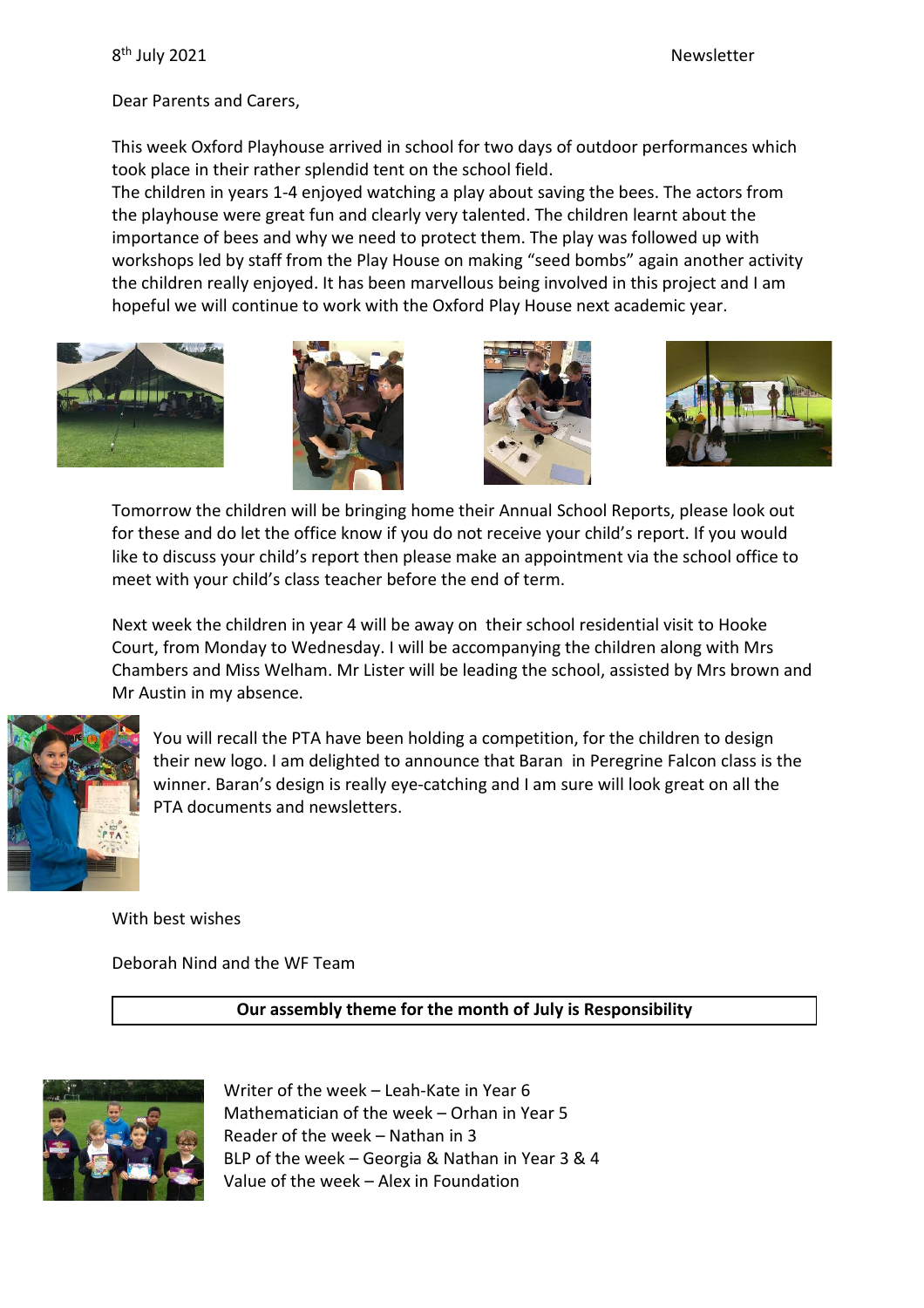## **Celebration of achievements**

This week Jack D & Phineas in Year 6 have been awarded their Silver merit arrow. Isobel in Year 6 has been awarded her double Gold merit arrow. Well done to them for successfully completing a range of activities to a high standard to be awarded their arrow badge.

Congratulations to the following children who have reached their 300 nights of reading at home: Georgia in Owls. Congratulations to the following children who have reached their 250 nights of reading at home: Zac S in Owls. Congratulations to the following children who have reached their 200 nights of reading at home: Ava B in Eagles. Congratulations to the following children who have reached their 100 nights of reading at home: Ellie-Mae in Owls

## **Attendance**

## **EVERY SCHOOL DAY COUNTS!**

There are only 190 statutory school days in one year and 175 days (weekends and school holidays) available to use for holidays. Parents should avoid taking their children out of school during term time in order to go on holiday.

| <b>Class</b>      | Attendance for 28.06.21 - 07.07.21 |
|-------------------|------------------------------------|
|                   |                                    |
| Eagles            | 100%                               |
| Kestrel           | 95.65%                             |
| Kingfishers       | 93.60%                             |
| Nightingales      | 95.56%                             |
| Owls              | 95.60%                             |
| Peregrine Falcons | 94.81%                             |
| <b>Red Kites</b>  | 99.05%                             |
| Robins            | 95.24%                             |
| Sky Larks         | 93.57%                             |
| <b>Swallows</b>   | 92.45%                             |
| Wrens             | 98.50%                             |
| Total             | 95.68%                             |

## **Lost Property**

Ethan R in Red Kites has lost two jumpers, both are labelled with his name. Please could you check your child has not taken them home by mistake. Many thanks.

## **Summer Activities**

Join us for a summer of FREE fun @ The Oxfordshire Museum, Woodstock in collaboration with the Oxfordshire Library Service.

## **Every Tuesday, Wednesday and Thursday 27th July – 26th August.**

Have a go at making some Anglo-Saxon grave-goods or your own fossil. Try one of our trails. Enjoy the Library Service's Summer Reading Challenge activities. Join our Finds Liaison Officer to take a close look at lots of small, rare and impressive archaeological finds from Oxfordshire.

## *Online booking is advised, but feel free to drop in! Children must be accompanied by an adult.*

*This programme is offered free of charge thanks to support from the Friends of the Museum.*

**Museum open**  10am - 5pm Tuesday – Saturday 2pm – 5pm Sunday **Admission free**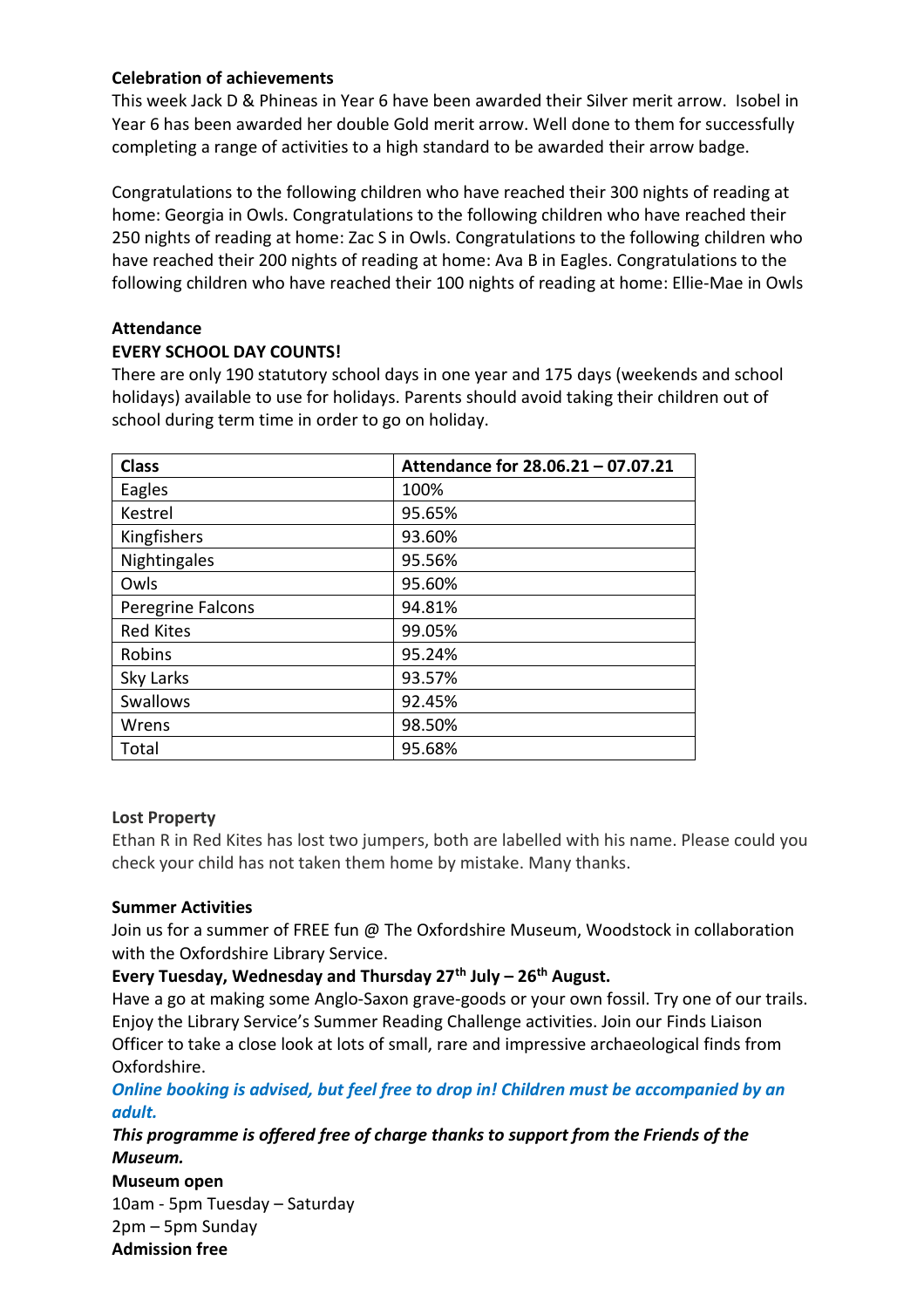#### **Mental Health Awareness Workshops**

Oxfordshire Youth is offering online workshops to **Parents and Carers** of young people **for free**. They have several dates scheduled across the year – please click on the link below to view all the events.

[https://www.eventbrite.co.uk/o/oxfordshire-youth -12478648335](https://www.eventbrite.co.uk/o/oxfordshire-youth%20-12478648335)

#### Sa**nctuary Care are currently looking to recruit a Housekeeping Assistant**

Salary is £9.18 per hour

Fulltime (39 hours per week) or part-time hours available 9:00-14:45

#### Benefits and Rewards

- 20 days annual leave plus bank holidays (pro rata)
- Life assurance
- CQC performance bonus
- Overtime enhancement
- Occupational sick pay after qualifying period
- Excellent training and development opportunities
- Refer a friend scheme with payment of up to £750 available
- Contributory pension from Sanctuary Care
- Access to a free 24/7 support service providing support including legal, financial, emotional and medical advice
- Discounts on shopping, holidays, cinema, dining, days out and much more via 'My Rewards'
- Criminal Records Checks are funded by Sanctuary Care.

If you are Interested please contact Sara Jayne (Home Manager) on 01865 849195 Or pop into the care home.

#### **Yarnton Playground Questionnaire**

## **Last chance to get involved! A paper copy of the questionnaire is going home with the children today so if you haven't completed it yet please look out for it!**

A message from Yarnton Playground Committee. Your help is needed! We would really appreciate a few minutes of your time to complete the online anonymous questionnaire regarding the playground and park area in Yarnton (see below for the link). <https://forms.gle/ukVZfqS3HPDcmyte8>

Thank you in advance The Playing Field Committee

#### **Yarnton Youth Netball**

Summer netball sessions. Open to boys and girls in years 5 & 6 from William Fletcher School. Training for the summer term will be Wednesdays after school 3:15-4:00 on the hard court on Rutten Lane. If you're interested in your child taking part please email [yarntonyouthnetball@gmail.com](mailto:yarntonyouthnetball@gmail.com) for more details.

#### **Yarnton Blues FC U9s (September 2021)**

Yarnton Blues Football Club – U9s are looking for players for next season (starting September 2021). If your child will still be aged 8 on August 31st 2021 and would be interested in joining the team, we have spaces available at the moment.

Training sessions take place on Wednesdays at 17:30 at Yarnton Park, off Rutten lane. \*\*Note: Football boots or astros, and shin pads required.

If you would like more information please contact the club secretary James Finnigan via email [\(secretary@yarnton-blues.co.uk\)](mailto:secretary@yarnton-blues.co.uk).